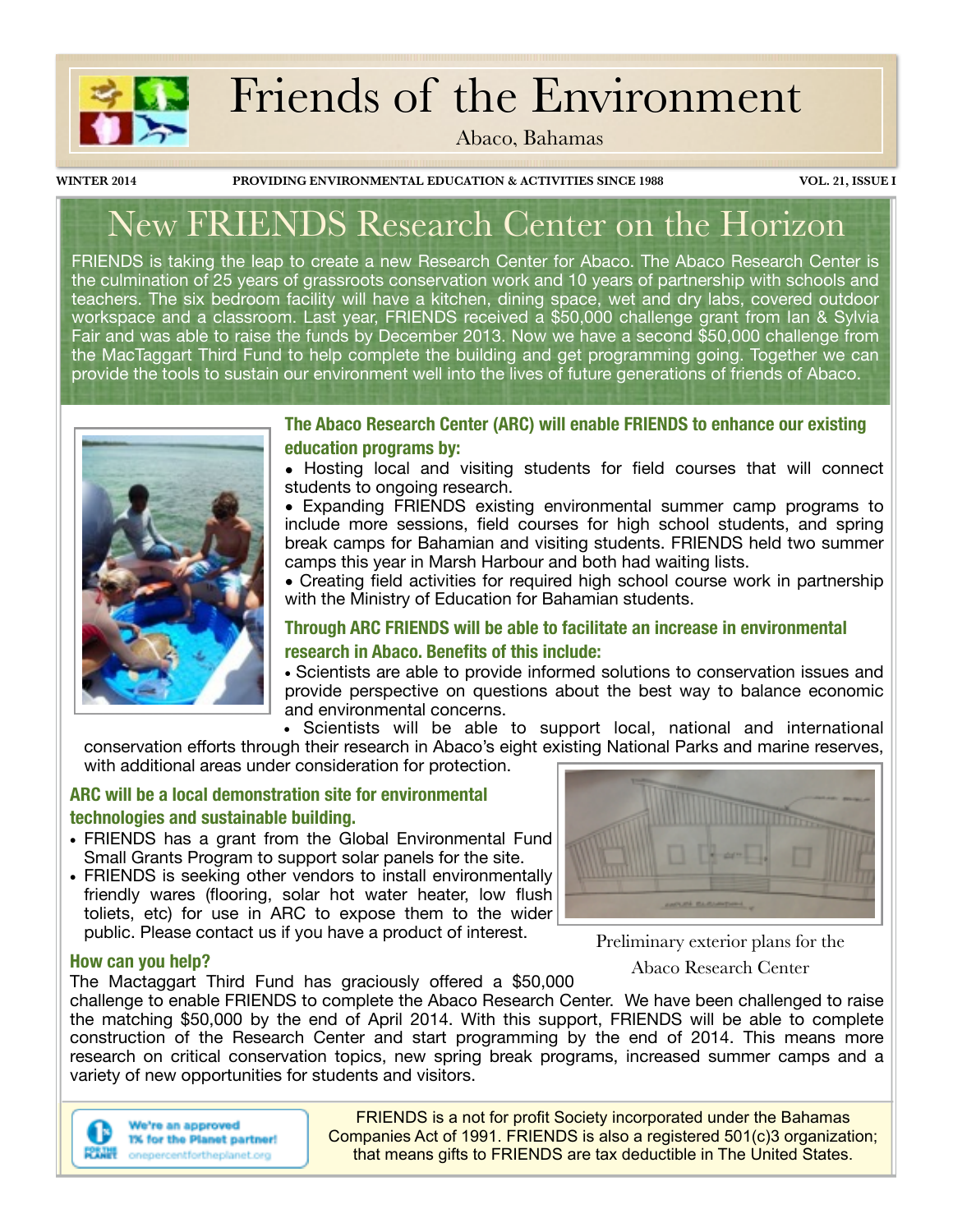

I often wonder how best to answer "what does FRIENDS do?" It is a hard question to answer simply, because FRIENDS does so much.

 My usual response is, "the main focus is education." We get kids "out of the classroom and into the environment" in schools

throughout Abaco. But, in reality FRIENDS affects just about everyone who lives in or visits Abaco. Summer camps and field courses have become popular over the years, they are now held in Coopers Town, Sandy Point, Moore's Island, Grand Cay and Marsh Harbour. Community outreach and partnerships with local fishermen are helping us all learn about Abaco's changing environment and in response we see more compliance to closed fishing seasons and catch limits. FRIENDS promotes national park campaigns and facilitates mooring installations at reefs for habitat preservation and diving enjoyment. Informative marine brochures have been created and distributed. Litter and native plant campaigns are on going to promote clean road sides and combat beach erosion. FRIENDS helps visiting scientists with research logistics and community outreach in hopes of inspiring students and officials. All these projects take place at the same time as fundraising efforts, because as much as we believe in the importance of what we do, it can not be done with out raising the funds to make it all happen.

 What FRIENDS does and how well "it's" done is something I think of often. Recently I had the privilege of meeting a wonderful family who helped us replace the Mermaid Reef sign. They learned about FRIENDS at a Natural History Museum event in NYC! The Director of The Nature Conservancy for the Caribbean suggested they contact FRIENDS to learn about conservation efforts in Abaco! I am honored to be a part of an organization that influences conservation not only in Abaco, but beyond our home!

 Once again thank you to everyone who makes "what we do" possible,

*Cha Boyce*

### **Save the Date**

**February 15,** Hope Town Reef Ball **March 1st**, Marsh Harbour Reef Ball **March 21 - 23**, Great Abaco Family Fitness Weekend, Treasure Cay **April** - National Coastal Awareness Month **April 22nd** - Earth Day **June 7th**, Rocking with FRIENDS, Firefly Sunset Resort

**July 3rd-25th**,- Summer Camps (tentative date)

## President's Letter | Education Program Update



FRIENDS set a new record with our Education program in 2013 - **more than 2,200 educational opportunities provided**! Students have visited mangroves, coastal areas, learned about native and invasive plants, hiked our nature trail and helped out in our new greenhouse. We also developed some exciting new partnerships, including one with Conserve Wildlife Foundation of New Jersey to raise awareness and facilitate research of the endangered Piping Plover.

The Piping Plover is a small sand-colored shorebird that is listed as endangered in the U.S. and Canada where it breeds. Although intensely studied during the breeding season, far less is known about their winter behavior, but recent research has now revealed that The Bahamas is one of their major wintering grounds. FRIENDS and CWFNJ have started a public education campaign about the important role The Bahamas plays in the life cycle of Piping Plovers. Amy Roberts Primary School in Green Turtle Cay has become a sister school with a school in Ocean City, New Jersey in order to share what the students have learned about plovers in each area.

# FRIENDS Thanks Friends

**Turtle Trot,** HG Christie Real Estate, Hope Town Inn and Marina, Hummingbird Cottage Art Center, Sunny and Don Meinhold, PROMPT (Paradise Race Organization, Management, Promotion & Timing)

**ASAC,** Royal Bank of Canada, JS Johnson, New Vision Ministries, MP Renardo Curry, Dave Steadman, Nancy Albury, Perry Maillis,Woody Bracey, Ministry of the Environment, Great Abaco Express

**Science Fair,** Bahamas National Trust, New Vision Ministries, Abaco Tourist Office, Insurance Management, Albury's Ferry, The Nature Conservancy, Disney's Animal, Science and Environment, Bellevue Business Depot, Judges: Joy Chaplin, Marvin Russell, Canishka Alexander, Eunice Mills, Michelle Mikula, Wendy Bishop, Reg Patterson, Mike Lightbourn. **Advertising and Awareness,** Coastal Angler Magazine, The Abaconian, Abaco Cruiser's Net, Conch Salad TV, Steve Dodge and Cruising Guide to Abaco, Click242 Nature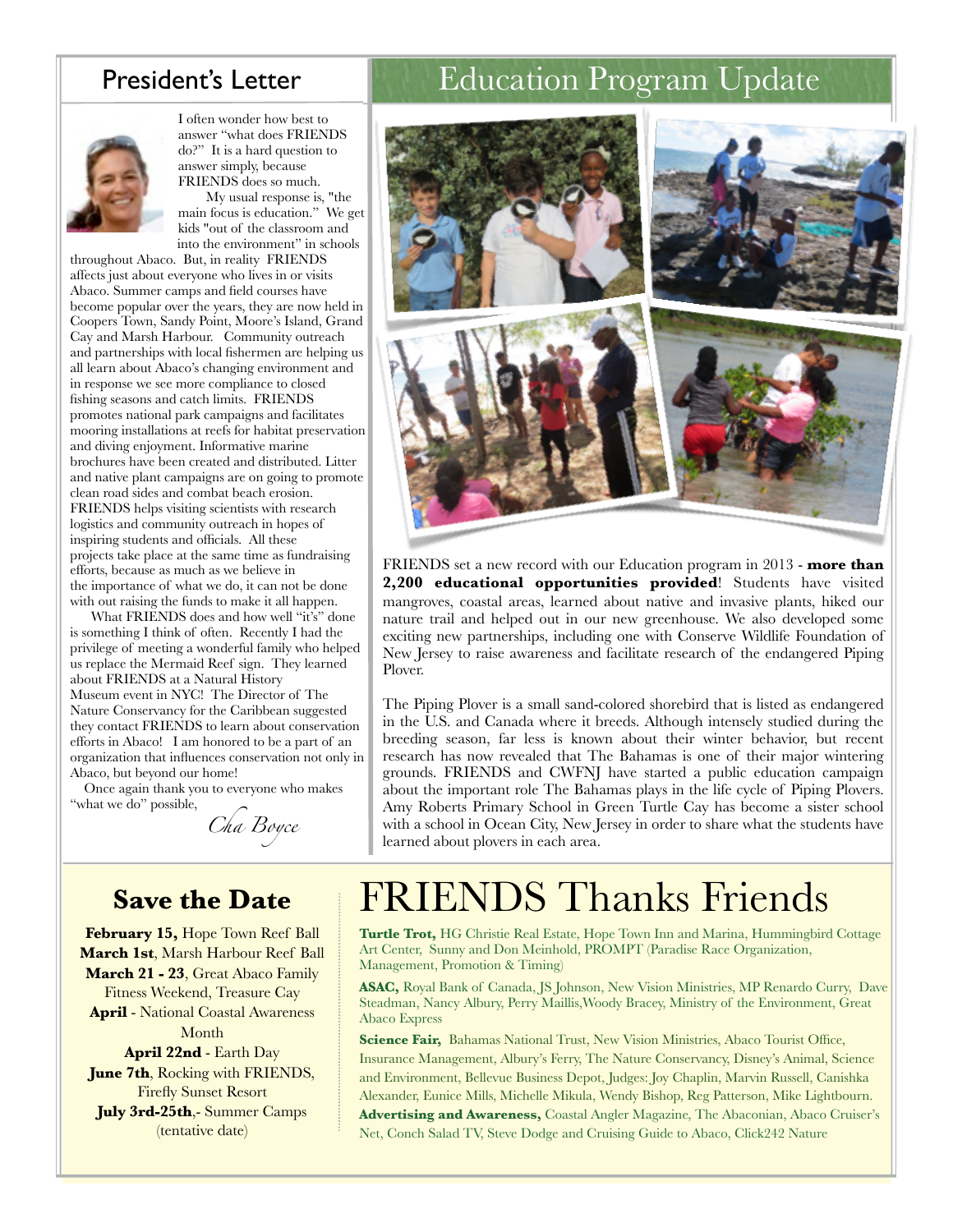# Sixth Biennial Abaco Science Alliance Conference



# ASAC Event Stats

| Students attending         | 139 |
|----------------------------|-----|
| Teachers attending         | 9   |
| Number of registrants      | 50  |
| Talks given                | 16  |
| Research Posters presented | 5   |
| Field trips                |     |

Support from Royal Bank of Canada and JS Johnson made student participation possible. If you would like to support ASAC 2016, please contact us at [info@friendsoftheenvironment.org](mailto:info@friendsoftheenvironment.org) or 242-367-2721. Your contribution could help ensure the participation of a local high school or community group.



The Abaco Science Alliance Conference (ASAC), started by FRIENDS in 2004, was designed as a biennial forum for sharing research conducted in The Bahamas and to bridge the gap between scientists and the community. ASAC has become a unique event where researchers, community members and students congress on important issues in Bahamian conservation.

The Sixth Biennial ASAC, held on January 16-18 at New Vision Ministries in Marsh Harbour, combined a variety of talks and research posters and included field trips to Bahama Palm Shores for bird watching and Gilpin Point to view recently discovered fossils. Presenters included national groups such as The Bahamas National Trust, Community Conch and the Cape Eleuthera Institute. Some presenters traveled from as far as Arizona and - New Jersey to attend the conference.

FRIENDS hopes to encourage more research for educational purposes and to stimulate the use of these findings in local environmental management decisions. The new Abaco Research Center will help to place a larger focus on research and build a growing database of knowledge about Abaco's environment.

FRIENDS is also inviting researchers working in Abaco to contribute to an annual "Abaco Research Report", which will be compiled and distributed to local and national government officials and the community in order to share the information with those who are unable to attend conferences or otherwise access the information. By doing so we aim to help raise awareness of key habitats and species in Abaco that require conservation and could be impacted by the development of our island.

### **Why Join FRIENDS (or renew your membership)?** *Your contributions to FRIENDS:*

*\* Provides environmental education to create a new generation of responsible citizens and environmental stewards \* Reduces invasive species and promotes biodiversity \* Conserves Abaco's habitats and natural resources for future generations to enjoy \* Supports our amazing quality of life in Abaco*  Please use the enclosed envelope or visit our website make sure you are a member for 2014! [www.FriendsoftheEnvironment.org](http://www.FriendsoftheEnvironment.o)